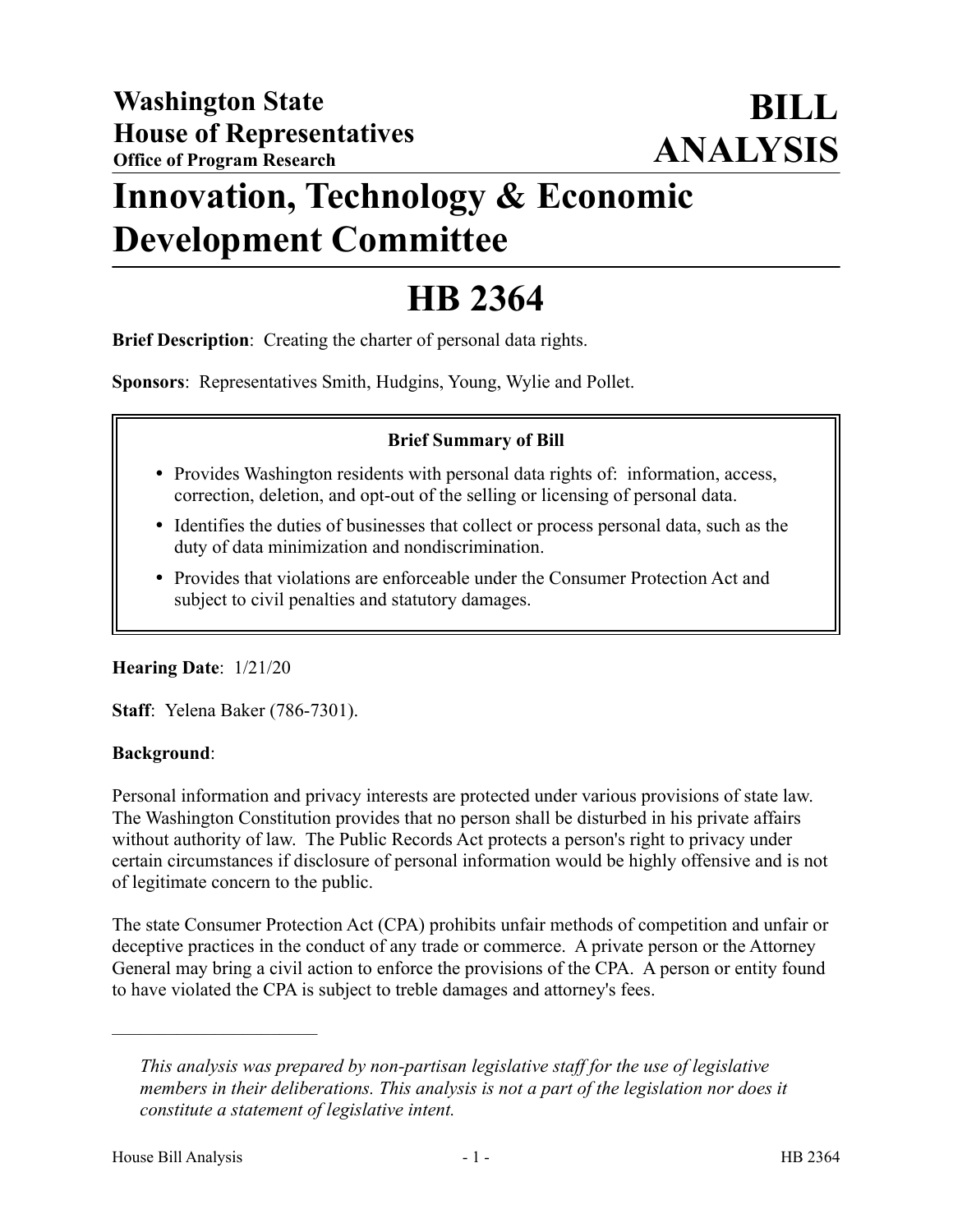### **Summary of Bill**:

The Washington State Charter of Personal Data Rights is created to set forth individual rights and business responsibilities with regard to personal data.

"Personal data" means any information that identifies, relates to, describes, or could reasonably be linked, directly or indirectly, with a particular individual or household. Employment-related information is exempt from the provisions of the bill.

"Business" means any person or entity that engages in business and has a substantial nexus with Washington, has more than \$10 million in worldwide gross revenue in the preceding calendar year, collects or processes personal data of individuals, and determines the purposes and means of the processing.

With regard to personal data, an individual has the right to:

- know what personal data a business collects or processes about the individual;
- access and obtain the individual's personal data collected or processed by a business;
- object to and opt out of the selling or licensing of personal data;
- correct inaccurate personal data; and
- delete the individual's personal data collected or processed by a business.

A business that collects or processes personal data has a duty to act in good faith and with due diligence when responding to requests from individuals to exercise personal data rights and to not discriminate against individuals who choose to exercise their personal data rights.

In addition, a business has the duty to:

- minimize the collection of personal data by collecting and processing personal data only as reasonably necessary for services requested by an individual or to verify requests to exercise personal data rights;
- avoid secondary uses of personal data;
- secure personal data from unauthorized acquisition or access;
- require service providers to process personal data only on documented instructions from the business as to the nature, duration, and purposes of the processing; and
- use only those service providers that sufficiently guarantee that the processing of personal data meets set forth in the act and ensures the protection of personal data rights.

A violation of these provisions is enforceable under the state Consumer Protection Act and subject to a civil penalty of up to \$10,000 per violation in actions brought by the Attorney General. An individual whose personal data rights are violated may bring a civil action for declaratory relief, injunctive relief, or to recover actual damages, but not less than statutory damages of \$10,000 per violation. A court must award costs and reasonable attorney's fees to a prevailing plaintiff.

#### **Appropriation**: None.

**Fiscal Note**: Available.